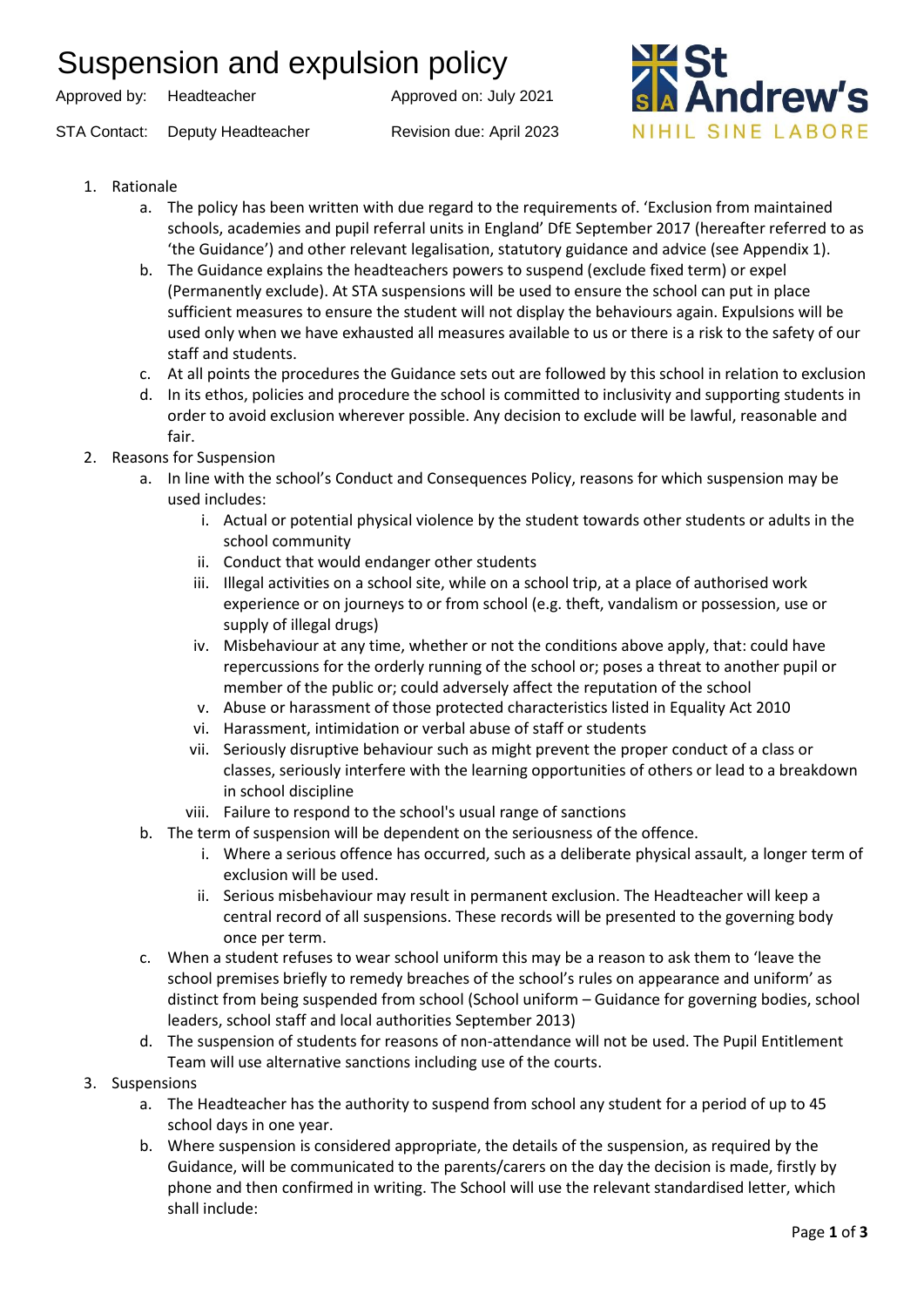## Suspension and expulsion policy

Approved by: Headteacher Approved on: July 2021





- i. The reason for the suspension
- ii. The period of the suspension
- iii. Arrangements for the education of the student should the suspension last beyond 5 school days
- iv. The requirement for the parents/carers to ensure that the suspended student is not present in a public place during normal school hours without reasonable justification
- v. The parents'/carers' right to make representations about the suspension to the governing body; how any representations should be made; and where there is a legal requirement for the governing body to consider the suspension, that parents have a right to attend a meeting, to be represented at that meeting (at their own expense) and to bring a friend
- vi. The requirement to arrange to meet a member of the Senior Team in school to discuss the student's readmission to school
- vii. Relevant sources of free and impartial information. This information should include:
	- 1. A link to the statutory guidance on suspensions
	- 2. A link to impartial advice for parents
	- 3. Where considered relevant by the Headteacher, links to relevant local support services
- c. During the period in which a student is suspended from school, the student should complete work set by the school at home.
- d. Completed work should be returned to the School for marking.
- e. At the readmission meeting, undertakings of future good conduct shall be sought and conditions set for re-admittance. The meeting shall include a member of the School's Pastoral Team.
- 4. Expulsion
	- a. The Guidance states that a decision to expel a student should be taken only:
		- i. in response to serious breaches of the school's conduct and consequences policy and,
		- ii. where allowing the student to remain in school could seriously harm the education or welfare of the pupil or others in the school
	- b. Where consideration is being given to this course of action the Headteacher should consult the Local Authority's and enlist the support of any other appropriate bodies.
	- c. Procedures in the Guidance must be followed during the consideration and the relevant standardised letter will be send once a decision has been made.
- 5. Consideration of pupils from groups with disproportionately high rates of suspension and expulsion and pupils with additional needs who are particularly vulnerable to the impacts of suspension and expulsion
	- a. The Guidance states the Headteacher should do the following:
		- i. consider early intervention and what extra support might be needed to identify and address the needs of pupils from specific groups in order to reduce their risk of suspension and expulsion.
		- ii. avoid, as far as possible, expelling any pupil with an EHC plan or a looked after child.
- 6. Responsibilities of the Governing Body
	- a. Clear guidelines are set out in the Guidance for a governing body's duty to consider a suspension or expulsion and these should be followed.
	- b. The governing body reviews certain suspensions and considers any representations made by the parents/carers of the suspended student. The governing body delegates all of its functions in respect of suspensions to a committee consisting of three governors, called the Suspension Hearing Panel.
	- c. The quorum for the Suspension Hearing Panel is three members. If any governor has a connection with the student, or detailed knowledge of the incident(s) that led to the suspension/expulsion, which could affect his or her ability to act impartially, he or she should step down.
	- d. Where a suspension would result in a pupil missing a public examination or national curriculum test, the governing body must, so far as is reasonably practicable, consider the suspension before the date of the examination or test. If it is not practicable for a sufficient number of governors to